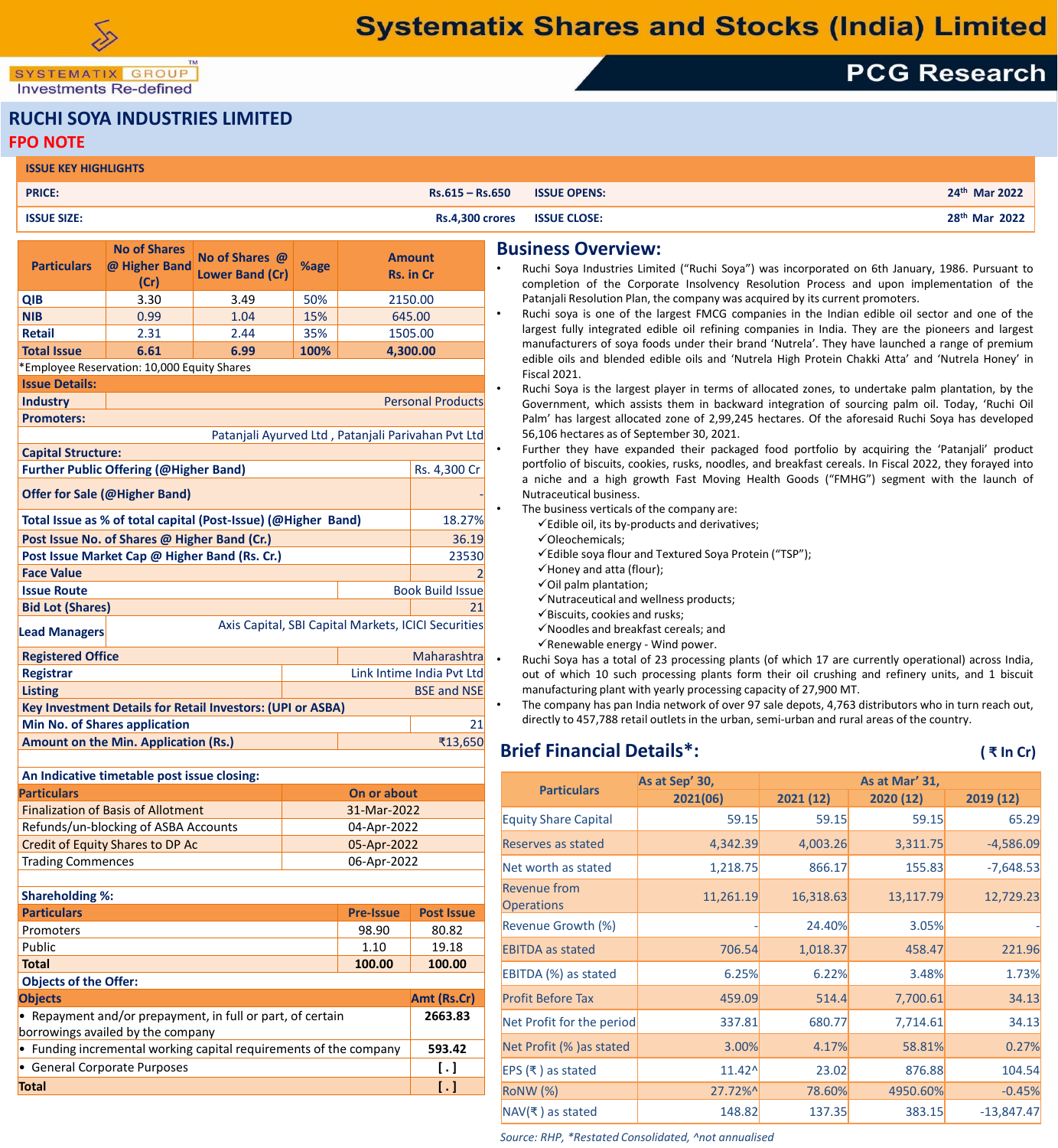### **The Company Promoter and Promoter Group:**

• Pursuant to the implementation of the Patanjali Resolution Plan in terms of the NCLT Order, the Promoters of the company have been re-classified. Currently, the Promoter of the company and the number of Equity Shares holds by them as follows:

| <b>Promoter and Promoter Group Shareholder</b>    | <b>No. of Shares Hold</b> | % to Share Capital |
|---------------------------------------------------|---------------------------|--------------------|
| Patanjali Ayurved Ltd                             | 142500000                 | 48.17%             |
| Patanjali Parivahan Pvt Ltd                       | 50000000                  | 16.90%             |
| Patanjali Gramudyog Nayas                         | 40000000                  | 13.52%             |
| Ruchi Soya Industries Ltd Beneficiary Trust       | 76299                     | 0.03%              |
| Yogakshem Sansthan                                | 60000000                  | 20.28%             |
| Other Promoters                                   |                           |                    |
| Total for Promoter and Promoter Group Shareholder | 292576299                 | 98.90%             |

#### **Business Overview:**

- Ruchi Soya Industries Limited ("Ruchi Soya") is a diversified FMCG and FMHG focused company, with strategically located manufacturing facilities and well recognised brands having pan India presence. They are one of the largest FMCG companies in the Indian edible oil sector and one of the largest fully integrated edible oil refining companies in India. Being the pioneers and largest manufacturers of soya foods has aided their brand 'Nutrela' in becoming a household and generic name in India. They are across the entire value chain in palm and soya segment, with a healthy mix of upstream and downstream business. Ruchi Soya is the largest player in terms of allocated zones, to undertake palm plantation, by the Government, which assists them in backward integration of sourcing palm oil. Their integration also extends downstream to the oleo-chemicals and other by-product and derivatives business. They are pioneers in soya chunks which are associated with nutrition and good health. Leveraging upon the brand 'Nutrela', they have launched a range of premium edible oils and blended edible oils and 'Nutrela High Protein Chakki Atta' and 'Nutrela Honey' in Fiscal 2021.
- Further they have expanded their packaged food portfolio by acquiring the 'Patanjali' product portfolio of biscuits, cookies, rusks, noodles, and breakfast cereals. In Fiscal 2022, they forayed into a niche and a high growth Fast Moving Health Goods ("FMHG") segment with the launch of their Nutraceutical business. They are also into the wind power generation business, where the renewable power generated is used for sale and for captive use. This also helps them to offset their carbon footprint, to the extent possible.
- Ruchi Soya is a part of the Patanjali group, one of India's leading FMCG and Health and Wellness Company. Their portfolio includes health and ayurvedic products, cosmetics, processed food, beverages and juices, and personal and home care products. They leverage Patanjali's expertise and technical know-how in nutraceuticals and benefit from the synergy in the research and development and the pan India distribution network.
- Post the takeover by the Patanjali Group and implementation of the Patanjali Resolution Plan, the company has managed to turnaround/improve its operations and successfully generate profits. The company benefits from their strong parentage. They leverages Patanjali Ayurved Limited's sourcing capabilities, technical know-how and benefit from Patanjali Ayurved Limited's – synergy in portfolio of products of PAL and Ruchi Soya, in-depth understanding of local markets, extensive experience in manufacturing of FMCG products and trading and advanced logistics network in India.

## **Revenue From Operations:**

| Year                                    | 6 months period ended Sep'30, | <b>Year Ended 31st March,</b> |           |          |
|-----------------------------------------|-------------------------------|-------------------------------|-----------|----------|
|                                         | 2021                          | 2021                          | 2020      | 2019     |
| Oil                                     | 9666.05                       | 14505.35                      | 11191.69  | 10750.51 |
| Vanaspati                               | 582.22                        | 845.84                        | 693.67    | 776.93   |
| Seed Extraction                         | 1490.74                       | 2893.87                       | 2671.83   | 2862.41  |
| <b>Food Products</b>                    | 705.27                        | 480.56                        | 544.18    | 510.99   |
| <b>Wind Turbine Power Generation</b>    | 33.81                         | 47.49                         | 57.9      | 58.78    |
| <b>Others</b>                           | 356.27                        | 159.96                        | 157.84    | 130.22   |
| <b>Total</b>                            | 12834.35                      | 18933.08                      | 15,317.10 | 15089.84 |
| Less: Inter Segment Revenue             | 1573.16                       | 2614.44                       | 2199.31   | 2360.61  |
| <b>Net Sales/Income from Operations</b> | 11261.19                      | 16318.63                      | 13,117.79 | 12729.23 |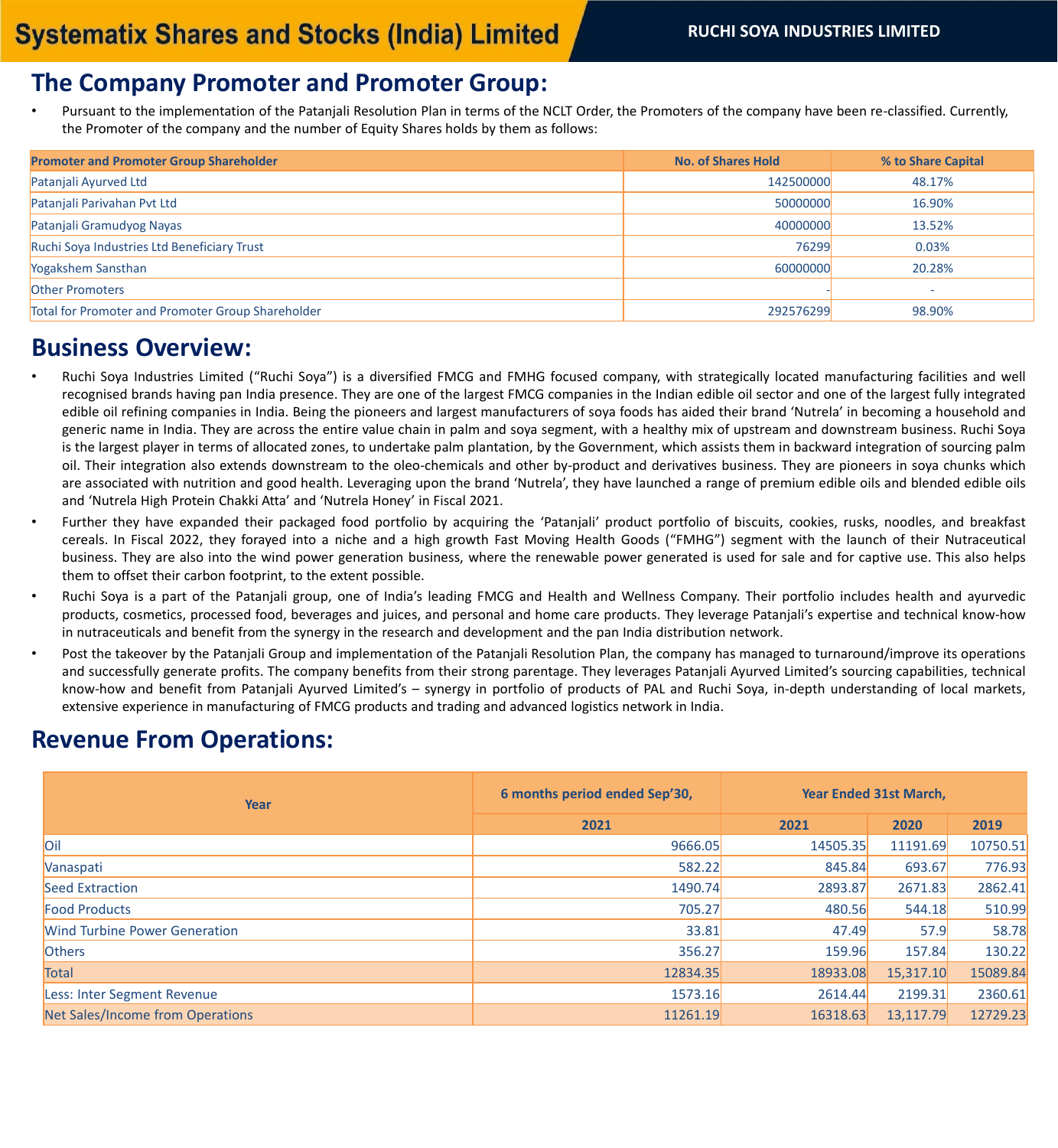# **INDUSTRY PEERS**



# **COMPARISON WITH LISTED INDUSTRY PEERS (AS ON 31ST MARCH 2021)**

| Name of the<br><b>Company</b>              | Consolidated/<br><b>Standalone</b> | <b>Face Value</b> | <b>Total Income for</b><br>FY2021 (₹ Cr) | Closing price* $(3)$ | <b>EPS (Basic)</b> | NAV $(3)$ | P/E   | <b>RONW (%)</b> |
|--------------------------------------------|------------------------------------|-------------------|------------------------------------------|----------------------|--------------------|-----------|-------|-----------------|
| <b>Ruchi Soya</b><br><b>Industries Ltd</b> | <b>Standalone</b>                  | $\overline{2}$    | 16,382.98                                | 798.70               | 23.02              | 137.35    | 34.7  | 78.60%          |
| <b>Listed Peers</b>                        |                                    |                   |                                          |                      |                    |           |       |                 |
| Dabur Ltd                                  | Consolidated                       | $\mathbf{1}$      | 9,886.94                                 | 505.95               | 9.58               | 43.36     | 52.81 | 22.12%          |
| <b>Britannia Industries</b><br>Ltd         | Consolidated                       | $\mathbf{1}$      | 13,449.01                                | 3,153.45             | 77.43              | 147.38    | 40.73 | 52.16%          |
| Nestle India Ltd                           | Standalone                         | 10                | 14,829.52                                | 17,342.05            | 222.46             | 216.2     | 77.96 | 102.90%         |
| Agro Tech Foods Ltd                        | Consolidated                       | 10                | 893.42                                   | 837.25               | 13.21              | 182       | 63.38 | 7.26%           |
| Zydus Wellness Ltd                         | Consolidated                       | 10                | 1,875.61                                 | 1,489.35             | 19.55              | 752.01    | 76.18 | 2.60%           |
| Godrej Agrovet Ltd                         | Consolidated                       | 10                | 6,306.27                                 | 472.30               | 16.34              | 106.79    | 28.9  | 16.95%          |
| Marico Ltd                                 | Consolidated                       | $\mathbf{1}$      | 8,142.00                                 | 481.85               | 9.08               | 25.11     | 53.07 | 37.01%          |
| <b>ITC Ltd</b>                             | Consolidated                       | 1                 | 55,787.68                                | 224.95               | 10.7               | 49.06     | 21.02 | 22.18%          |

*Source: RHP; All financial information is sourced from financial results or annual report of the company for the year ended March 31, 2021 except for Nestle India Ltd whose standalone annual report is as on December 31, 2021. \* Closing Price as on 7th March 2022 as per NSE Site.*